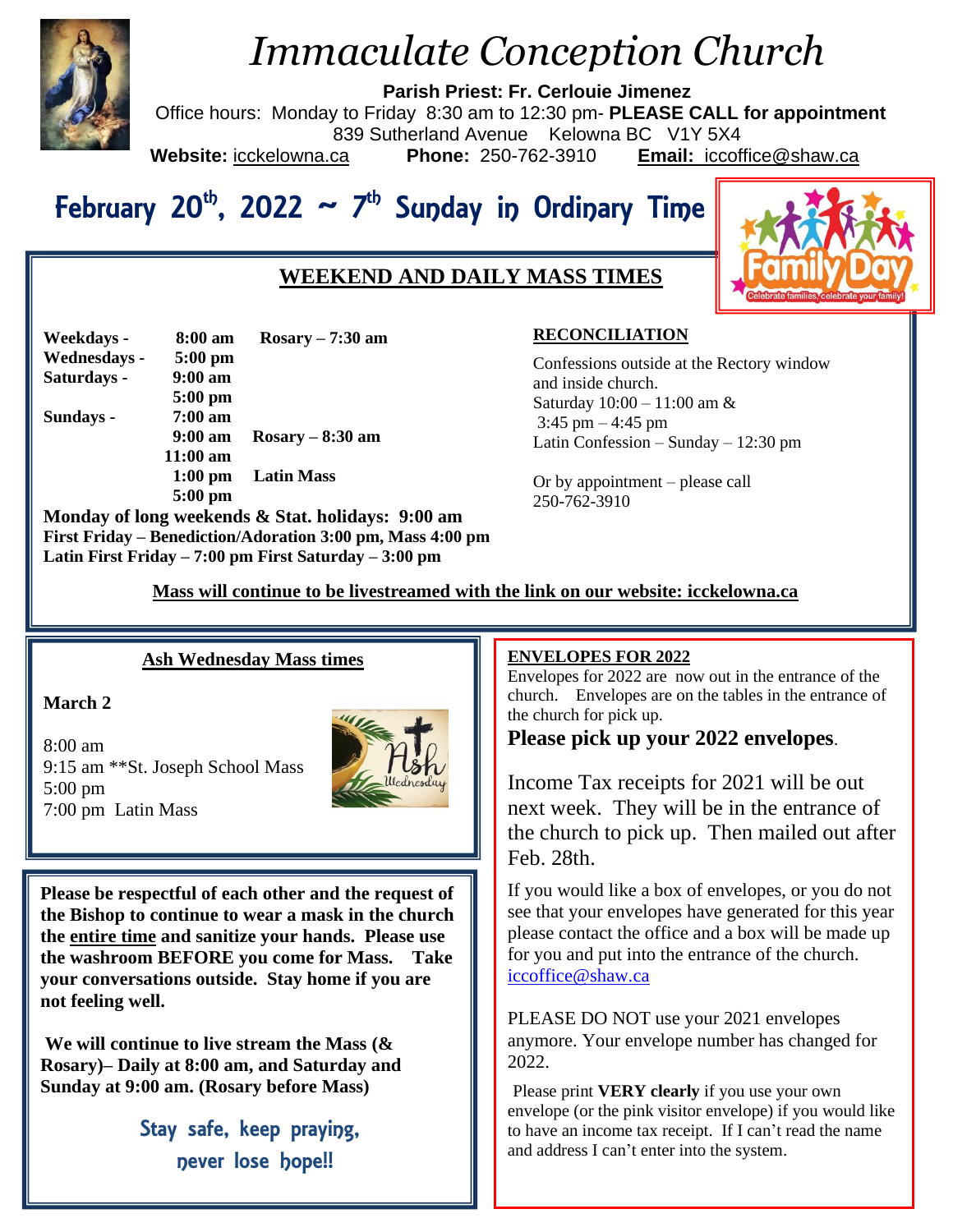| <b>Parish &amp; Religious Ed Offices</b><br>PLEASE CALL OR EMAIL to make an appointment<br><b>Parish Office:</b><br><b>Maureen Marks</b><br>250-762-3910 ext. 0<br>or iccoffice@shaw.ca                                                                                                                                                                             | <b>Gr. 8-12 Youth Group News</b><br>The Chosen Series (Season 2)<br>We were thrilled with the great small group discussions<br>we had with The Chosen series this winter so we are<br>happy to continue with season 2 in January and February!<br>Join us Sunday evenings from Jan. 2- Mar. 6 from 6:30 -                                                                                                                                                                         |
|---------------------------------------------------------------------------------------------------------------------------------------------------------------------------------------------------------------------------------------------------------------------------------------------------------------------------------------------------------------------|-----------------------------------------------------------------------------------------------------------------------------------------------------------------------------------------------------------------------------------------------------------------------------------------------------------------------------------------------------------------------------------------------------------------------------------------------------------------------------------|
| <b>Religious Ed office</b><br>David Ziebart david@icckelowna.ca<br>250-762-3910 ext. 3<br>Leanne Hopegood leanne@icckelowna.ca<br>250-762-3910 ext. 4                                                                                                                                                                                                               | 8:00 pm. Video followed by small group discussions and<br>prayer. Please note: no session Feb. 20.<br>For more information or to register for our youth group<br>events, please contact david@icckelowna.ca<br>or leanne@icckelowna.ca.                                                                                                                                                                                                                                           |
| <b>GRIEF TO GRACE</b><br>Grief to Grace (healing the wounds of abuse) retreat<br>May 25-29, 2022. For more information visit our<br>website grieftograce.org or call Pam @ 250-255-7223.                                                                                                                                                                            | 2022 CWL Annual Membership Fee - \$30.00<br>Payments are accepted by cash or cheque (payable to<br>Immaculate Conception CWL)<br>Drop payment in an envelope marked CWL into<br>1.<br>the collection basket at Mass.<br>Be sure to put your name, address and phone number in the<br>envelope with the cash or cheque.                                                                                                                                                            |
| <b>FORMED- EASY SIGN UP</b><br>To sign up for this FREE parish-sponsored resource,<br>follow these three easy steps<br>1. Go to formed.org<br>2 Click on the 'sign up' icon<br>3. Where is says 'Find your Parish or Organization,'<br>'Immaculate Conception Kelowna'<br>enter<br>4. Click on our parish name<br>5. Enter your email address and create a password | 2.<br>Drop payment off at the Parish Office or in the<br>Secure Mailbox outside the parish office.<br>Mail via Canada Post to CWL: c/o Immaculate<br>3.<br>Conception Church, 839 Sutherland Avenue, Kelowna BC<br><b>V1Y 5X4</b><br>As a member in good standing your membership assists in<br>giving CWL a voice & support to the National sisterhood<br>of Catholic Women.<br>We promote awareness $&$ respond<br>to political and social issues that<br>affect all Canadians. |
| REMEMBER TO PRAY FOR THE ILL:                                                                                                                                                                                                                                                                                                                                       |                                                                                                                                                                                                                                                                                                                                                                                                                                                                                   |

Rosemarie Rosser, Luisito and Crispin Clemente, Nancy Brisson. Paul Meyer, Ginoefa Diakow, Rick Lock, Cathie Lock, Mertis Filiatrault, Sister Barbara, Candace Gilmore-Stephensen, Anne Engel, Aisley Ducharme, Tony Lunelli, Catherine Fortunat, Michael M, Trudy Szulkies, Cherie Lynn Walsh, Suzanne Crowe, Alicia L, Rosa Maria Santos, Arthur Cobham, Marcus Cresswell, Ray Pauluk, Aggie Turner, Roger Jolicoeur, Desjardines families, Rachel Donegan, & Ernie Poitras.

\*\*If you have a loved one that you would like on the prayer list or if you know of someone who no longer needs to be on the list please contact Maureen at the Parish office – 762-3910 ext. 0, or email at  $\frac{iccoffice@shaw.ca}{iccoffice@shaw.ca}$ 

Ξ

 $\overline{a}$ 

## **MASS INTENTIONS Repose – R. Intention – I.**

| <b>I.</b> Marlene Hughes<br>Sat. Feb. 19<br>$9:00 \text{ am}$<br><b>R.</b> Bruni family<br>$5:00 \text{ pm}$<br><b>I.</b> Debbie Roman<br>Sun. Feb. 20<br>$7:00 \text{ am}$<br>Intentions of Parishioners<br>$9:00 \text{ am}$<br>$11:00 \text{ am}$<br>Intentions of Parishioners<br>I. Fr. Sebastian<br>$5:00 \text{ pm}$                     | Sat.<br>Sun. | Feb. 26<br>Feb. 27                                                 | 9:00 am<br>$5:00 \text{ pm}$<br>7:00 am<br>$9:00 \text{ am}$<br>$11:00 \text{ am}$<br>$5:00 \text{ pm}$           | <b>I.</b> Alfred Geismayr<br><b>R.</b> Edward Ramos<br><b>I.</b> Fr. Cerlouie Jimenez<br>Intention of Parishioners<br>Intention of Parishioners<br><b>R.</b> Keith Fuergutz                                                    |
|-------------------------------------------------------------------------------------------------------------------------------------------------------------------------------------------------------------------------------------------------------------------------------------------------------------------------------------------------|--------------|--------------------------------------------------------------------|-------------------------------------------------------------------------------------------------------------------|--------------------------------------------------------------------------------------------------------------------------------------------------------------------------------------------------------------------------------|
| $9:00 \text{ am}$<br>Mon. Feb. 21<br>Jolana Dusik<br>Ъ.<br>Tues. Feb. 22<br>8:00 am<br><b>R.</b> Landry family<br>Wed. Feb. 23<br>8:00 am<br>Neal King<br>L.<br>St. Vincent de Paul families<br>$5:00 \text{ pm}$<br>L.<br>$8:00$ am<br>Thurs. Feb. 24<br>Adrian Bell<br>L.<br>Fri.<br>$8:00 \text{ am}$<br>Feb. 25<br><b>R.</b> Lunelli family | Fri          | Mon. Feb. 28<br>Tues. Mar 1<br>Wed. Mar 2<br>Thurs. Mar 3<br>Mar 4 | $8:00 \text{ am}$<br>8:00 am<br>8:00 am<br>$5:00 \text{ pm}$<br>8:00 am<br>$3:00 \text{ pm}$<br>$4:00 \text{ pm}$ | <b>I.</b> Ray Marks<br><b>I.</b> Fr. Sebastian Puthenpura<br>Ash Wednesday<br><b>Ash Wednesday</b><br>8:00 am <b>R.</b> Carl Eichinger<br><b>R</b> . Theresa & Antonio O'Campo Diaz<br>Adoration/Benediction<br>For the unborn |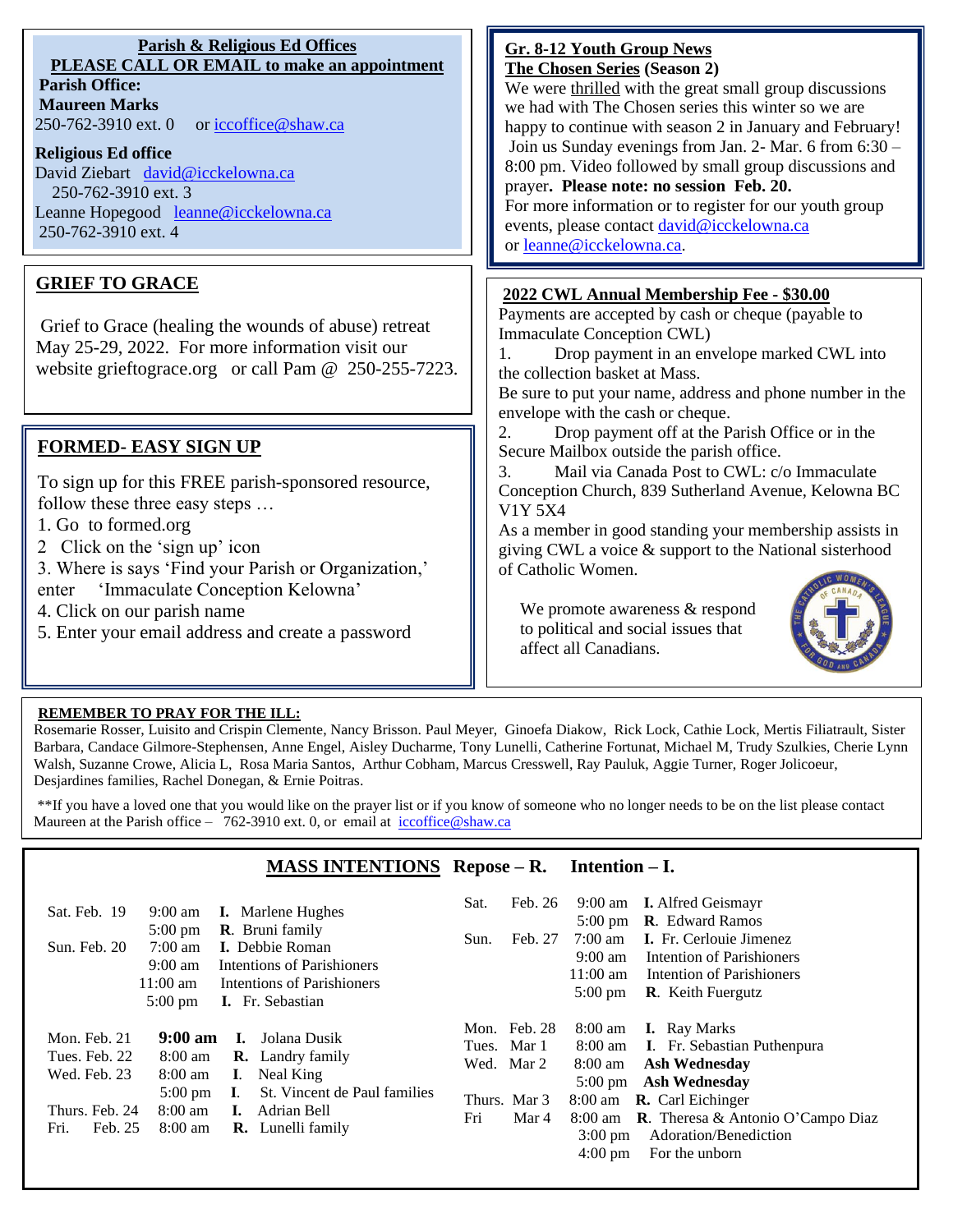## *St. Vincent de Paul*

On February 26/27 members of St. Vincent de Paul will be outside the exit door with the POOR BOX. Please remember the least



amongst us as you pass by. The demand for our assistance continues, we have many new families as the rental market continues to struggle and families must move to accommodate new developments. Often it is our food hamper that allows them to pay the rent and yet remain healthy with proper meals.

Tax receipts have been mailed. Please call 250 826 5562 if you have any concerns.

God is Good, so Good is God, let us walk gently so that all will feel welcome.

For those who are able to give financially, we are now able to accept e-transfer donations at icc.ssvp@gmail.com, or through our National website: ssvp.ca

Click donate and choose Immaculate Conception Kelowna.

Thank you for your generosity to those in need.

**ABORTION HEALING RETREAT**: Many women, men, couples & relatives who have had an abortion experience, suffer emotional & spiritual pain, afraid to reveal their deep secret. We invite you to come on a Rachel's Vineyard Weekend Retreat where you will receive God's mercy, compassion & grace replacing shame, guilt, anger, & grief. Registering now. Confidentiality assured. **March 11-13, 2022**

[www.rachelsvineyardkelowna.com](http://www.rachelsvineyardkelowna.com/) [info@rachelsvineyardkelowna.com](mailto:info@rachelsvineyardkelowna.com) , 250 -762-2273

# *Rachel's Corner*

*"Be intentional with that pain you are feeling and realize there is no time limit as you deal with deep hurts. Some wounds when left to themselves will only get infected and get worse with time. It is good to acknowledge and make space for that grief in your life, instead of just ignoring it and pretending it is not there."* - Debra Fileta, LPC

Have you allowed yourself to grieve your loss due to an abortion decision? Has the shame and regret been weighing you down? Join us on a Rachel's Vineyard™ Retreat and find freedom and peace in acknowledging your pain and allowing the healing to begin.

> [info@rachelsvineyardkelowna.com](mailto:info@rachelsvineyardkelowna.com) [www.rachelsvineyardkelowna.com](http://www.rachelsvineyardkelowna.com/) f Rachel's Vineyard Kelowna 250-762-2273

## **MEN'S GROUP**

ALL Catholic men of the Kelowna parishes are invited to gather together twice a month to pray the Rosary (1st and 3rd Wednesdays) at 6:30 am in the church. Please join us as we pray for our wives, our families, our vocations, our Church and an end to the pandemic.

Feel free to enjoy the quiet of the church afterwards as you begin your day before the Lord in the Blessed Sacrament!



**BAPTISM Please contact the Parish Office FIRST when enquiring about your child's baptism.** 

 Parents and Godparents **must be** practicing Catholics and **registered parishioners** here at Immaculate Conception.

**Please call or email the office at least 6 weeks prior to your requested date to ensure time for your preparation.** 

250-762-3910 – Parish Office Or email [iccoffice@shaw.ca](mailto:iccoffice@shaw.ca) 

 $\overline{a}$ 



# **MARRIAGE**

For us Catholics, what is important is asking Jesus to be at the center of the marriage. In preparation of this most special sacrament please call the office

at **least 6 months prior to your requested wedding date.**

**Either the bride or groom must be a practicing Catholic. More time is needed if you are not from Immaculate Conception Church. Email: [iccoffice@shaw.ca](mailto:iccoffice@shaw.ca)**

 **Parish Office 250-762-3910**